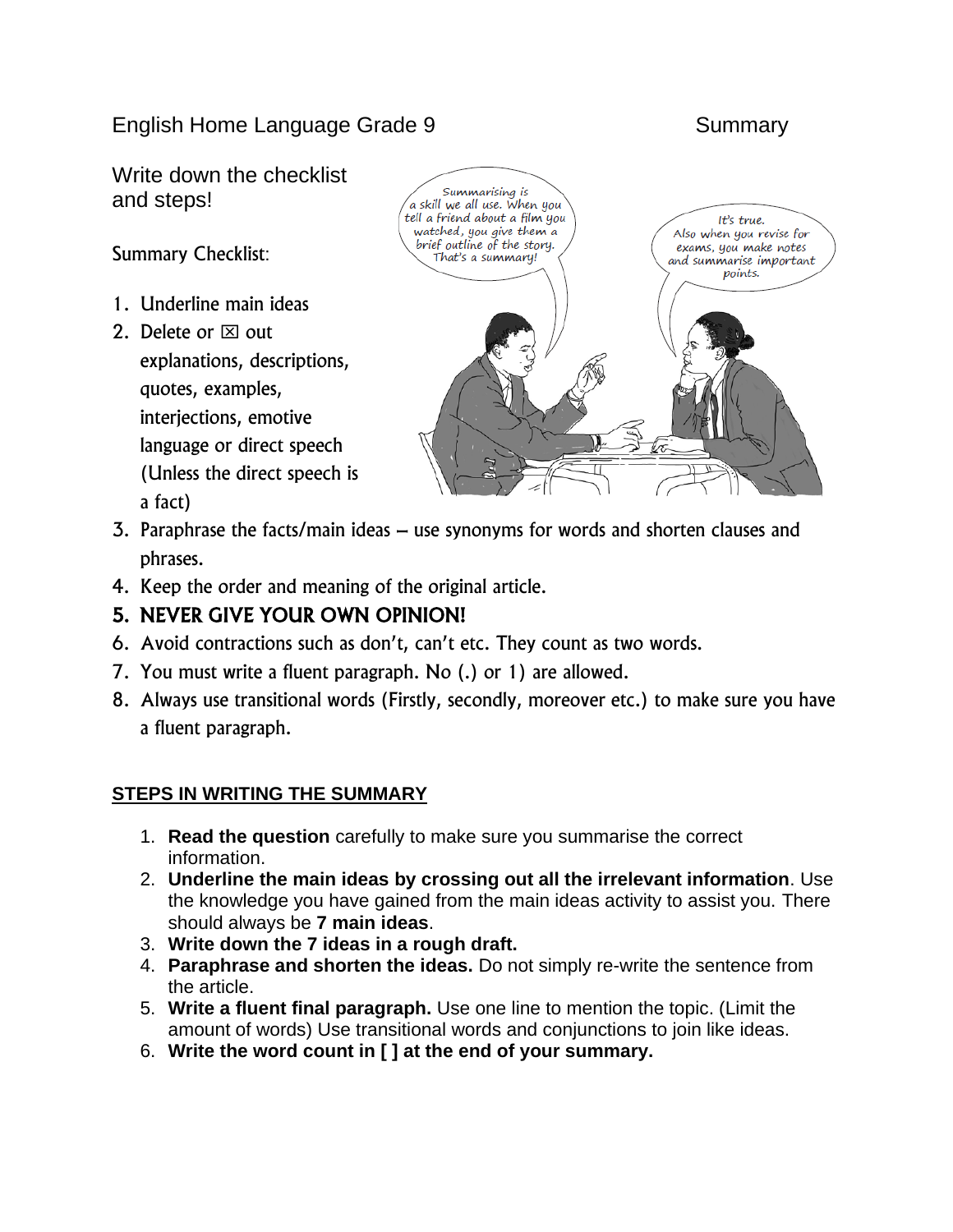#### **Paraphrasing**

When paraphrasing, a writer should restate the author's words or ideas in his/her own words

Look at this example of paraphrasing

## **Acceptable Paraphrasing**

 $\triangleright$ 

**Original Text** 

New York is referred to as the city that never sleeps. At nights, people can be assured that something is going on no matter what the time.

## Paraphrase

In New York, there is something to do at all hours of the night.

#### **Unacceptable Paraphrasing**

**Original Text** 

Brooklyn is the most populated of New York City's five boroughs, with approximately 2.5 million residents, and the second-largest in area.

Paraphrase

Brooklyn is the most crowded borough in New York City, with about 2.5 million residents, and is the second biggest area.

 $\blacktriangleright$  This is a bad example of paraphrasing because it substitutes a few words with synonyms but the structure and word order remains the same as the original.

Read the extract below. Follow the steps to find the main idea.

## Instructions:

You have always been the class clown, which is why you are certainly not the apple of your teacher eye. Find and summarise ideas within this extract that will convince your teacher your **laughing is not a bad thing.** Step 1 Read the question

## **Laughter – It's a group thing!**

The best laughter happens in groups. There is no fun in telling jokes to your mirror when you are alone in your bedroom. The fun lies in the group response at parties and at school, where humour acts like social glue.

Step 2 Underline the main ideas.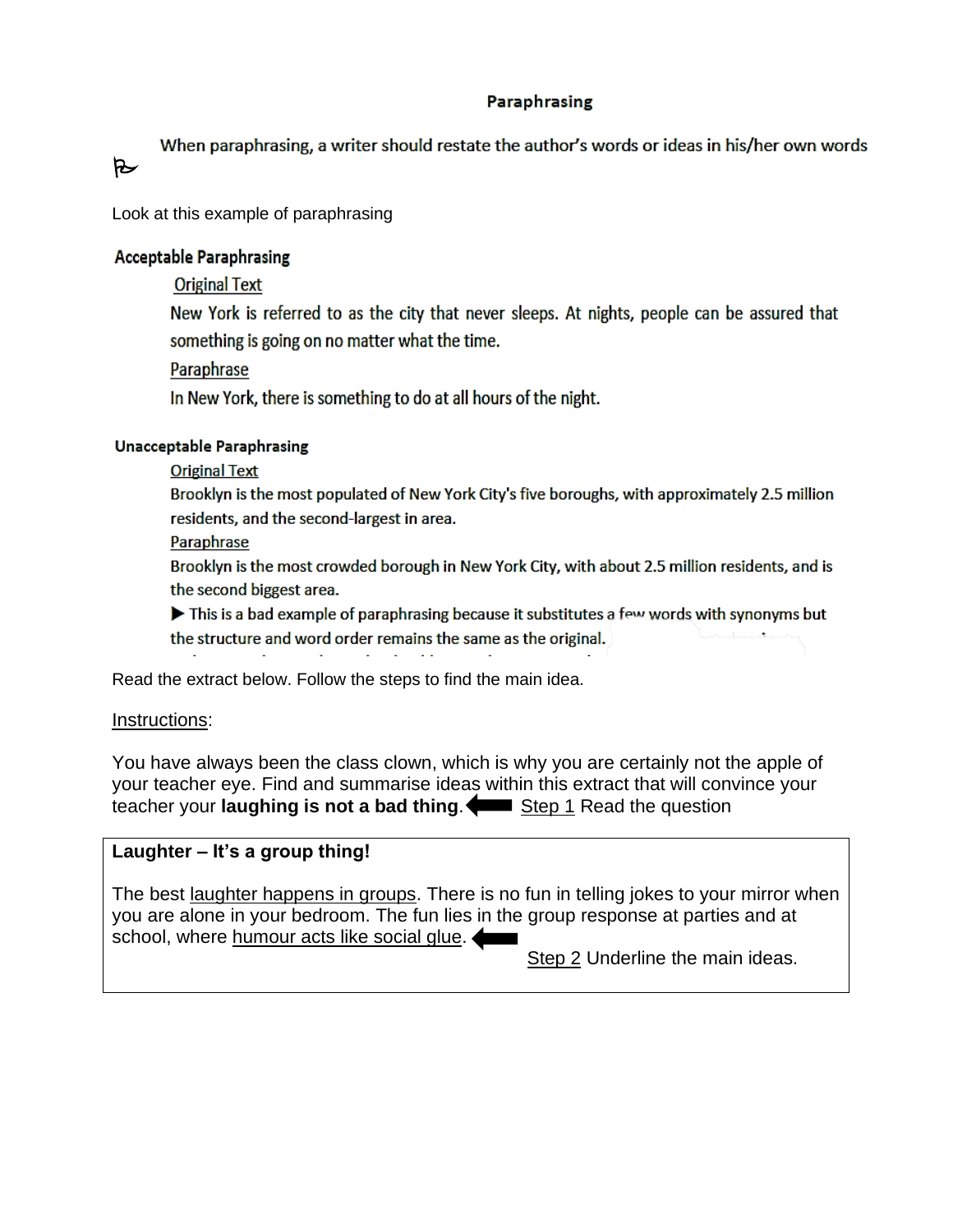You can summarise by using the following method:

Draw this table!

 $\overline{\phantom{a}}$ 

 $\Gamma$ 

| Step $3:$ | <b>Facts</b>                                                                                                                                                                                    | Own words                        | Step 4: |
|-----------|-------------------------------------------------------------------------------------------------------------------------------------------------------------------------------------------------|----------------------------------|---------|
|           | Write down each of the seven main ideas                                                                                                                                                         | Paraphrase and shorten           |         |
|           | laughter happens in groups. Humour acts                                                                                                                                                         | Laughter brings people together. |         |
|           | like social glue. (9 words)                                                                                                                                                                     | (4 words)                        |         |
|           | Step $5:$<br>The final paragraph: $\sum$<br>You can never laugh alone! Firstly, laughter brings people together.<br><b>Topic</b><br><b>Transitional word</b><br>Step 6:<br>$[10]$<br>Word count |                                  |         |

#### **NOW DO YOUR OWN SUMMARY!**

**The activity is on the next page.**